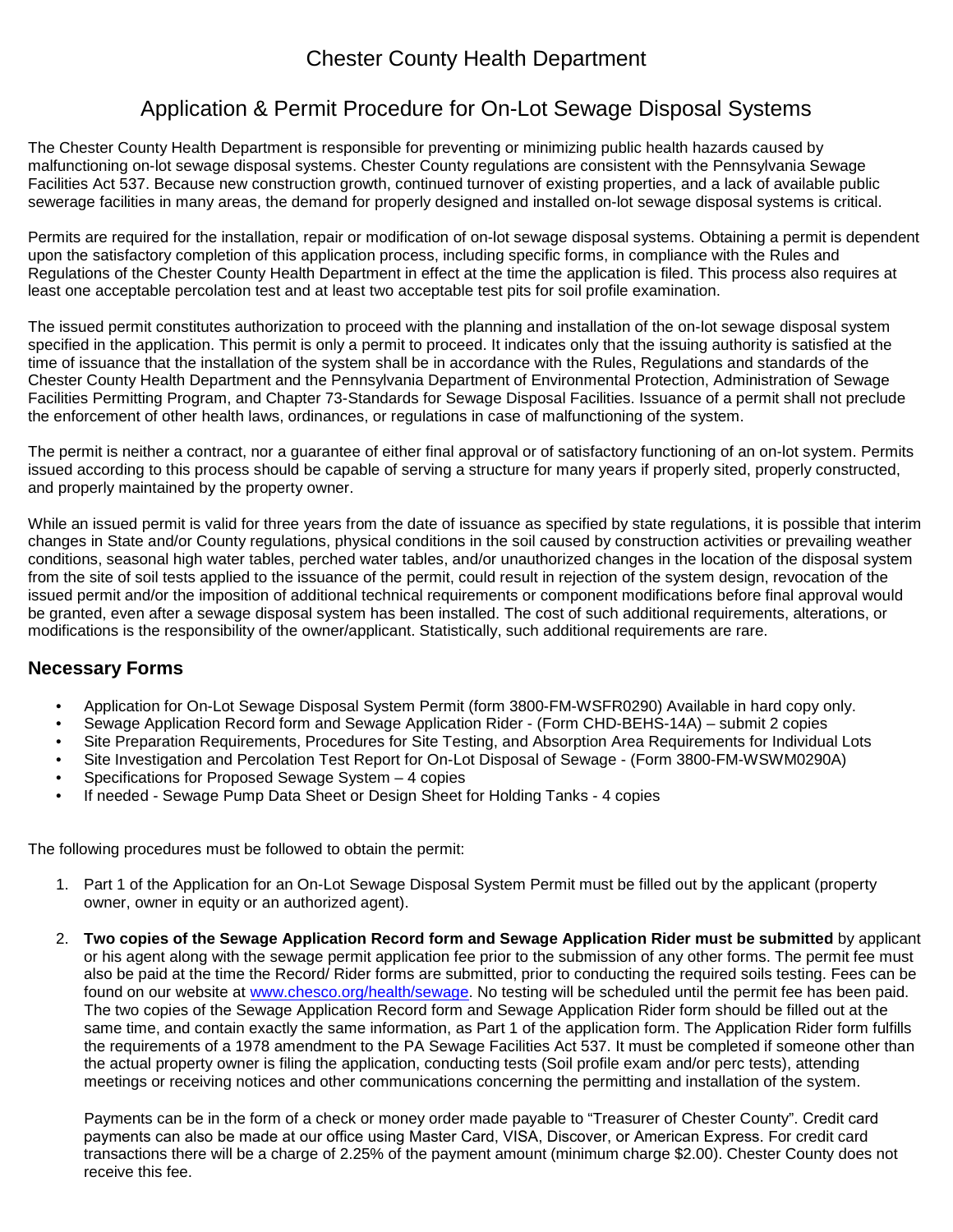- 3. The applicant or authorized agent is responsible for preparing observation test pit excavations and performing the percolation tests. The applicant/agent must schedule all tests with CCHD. Testing will only be scheduled after the appropriate forms and fees have been submitted (see #2 above). CCHD reserves the right to dictate when the percolation test may be performed in order to schedule and monitor the procedures. **Prior to any site excavation the applicant/agent will contact PA One-Call (800.242.1776) to have all utilities marked.** A One-Call serial number must be provided to CCHD on the day of testing to verify that the call was made. Testing will not occur without this number.
- 4. A representative of this Department must inspect soil conditions and complete a soil profile description in a minimum of two deep observation test pits on each individual lot. This inspection must be conducted prior to performing the percolation test so that any limiting zones can be detected and the depth of the percolation test holes can be determined. The observation test pits should be dug in accordance with all isolation distances and safety considerations.
- 5. The percolation test holes must be dug and the tests run in accordance with the Department's requirements. An agent of the Department must be present for the percolation tests to determine compliance with the requirements. Falsification of any tests or errors in following the prescribed procedures is cause for denial of the permit and the initiation of legal action against the applicant. The Site Investigation and Percolation Test Report for On-Lot Disposal of Sewage form (Form 3 800-FM-WSWM0290A) must be completed for each test. It is important that all parts of this form be completed, preferably electronically. The soil description section may be completed by the applicant or the consultant and will be reviewed and verified by the Department. A supplemental sketch showing the exact location of the percolation test holes and observation test pits **in relation to permanent landmarks and property markers must be provided by the applicant.**  The form will be returned to the applicant if it is incomplete or improperly filled out. Written notice of the deficiencies will be included.
- 6. State law requires that all deep observation test pits and percolation test holes be backfilled and covered within three days after receiving notice of completion from this Department. (See Act 537, Section 7 (8)). Unless otherwise stated, this notice is given in the statements written on the bottom portion of the field report form issued by the CCHD representative for the specific observation or test being conducted.
- 7. Following the completion of the percolation test and verification of the soil conditions by a representative of the Department, the applicant may submit the design of the proposed sewage system. The design of the system is to be submitted as follows:
	- a. Application for On-Lot Sewage Disposal System Permit (Form 3 800-FMWSFR0290) the applicant or his agent must complete sections I & III in their entirety. It is essential that these forms be completed legibly and accurately. Please make sure that the print is readable on all carbon copies.

b. Four (copies of the plot plan, required in Section III, (8.b.), on paper measuring 8 1/2" X 11" (or folded to this size) must be attached. The plot plan should be clean, neat, and legible and include at least the following items:

- 1. Property lines and adjacent streets
- 2. Dimensions and distances in feet
- 3. Location of:
	- a) All buildings, driveways, right of ways and easements.

b) Treatment tanks, dosing tanks and filter tanks, distribution boxes, other components and conveyance piping

- c) All wells, springs and surface waters on this and adjacent properties
- d) Proposed sewage disposal system (from 2 non-parallel property lines)
- e) All percolation test holes and test pits on this property
- 4. Plans and cross section of the proposed absorption area indicating:
	- a) Depth in inches (beds or trenches)
	- b) Length in feet (beds or trenches)
	- c) Width in feet (beds or trenches)
	- d) Perimeter of the entire drip irrigation absorption area (if drip is proposed)
- 5. Reference to north
- 6. Direction of slope and percent
- 7. Distance to the nearest stream if any
- 8. Isolation distances as set forth in Title 25 PA Code, Chapter 73.13
- 9. Other information as required by this Department
- c. Four copies of the appropriate Specifications for Proposed Sewage System form must be properly completed and returned with the application form. Four copies of the Sewage Pump Data Sheet or Design Sheet for Holding Tanks should be retuned if pumps or holding tanks are to be utilized.

Necessary pump data is included on the Drip Irrigation Specification sheets.